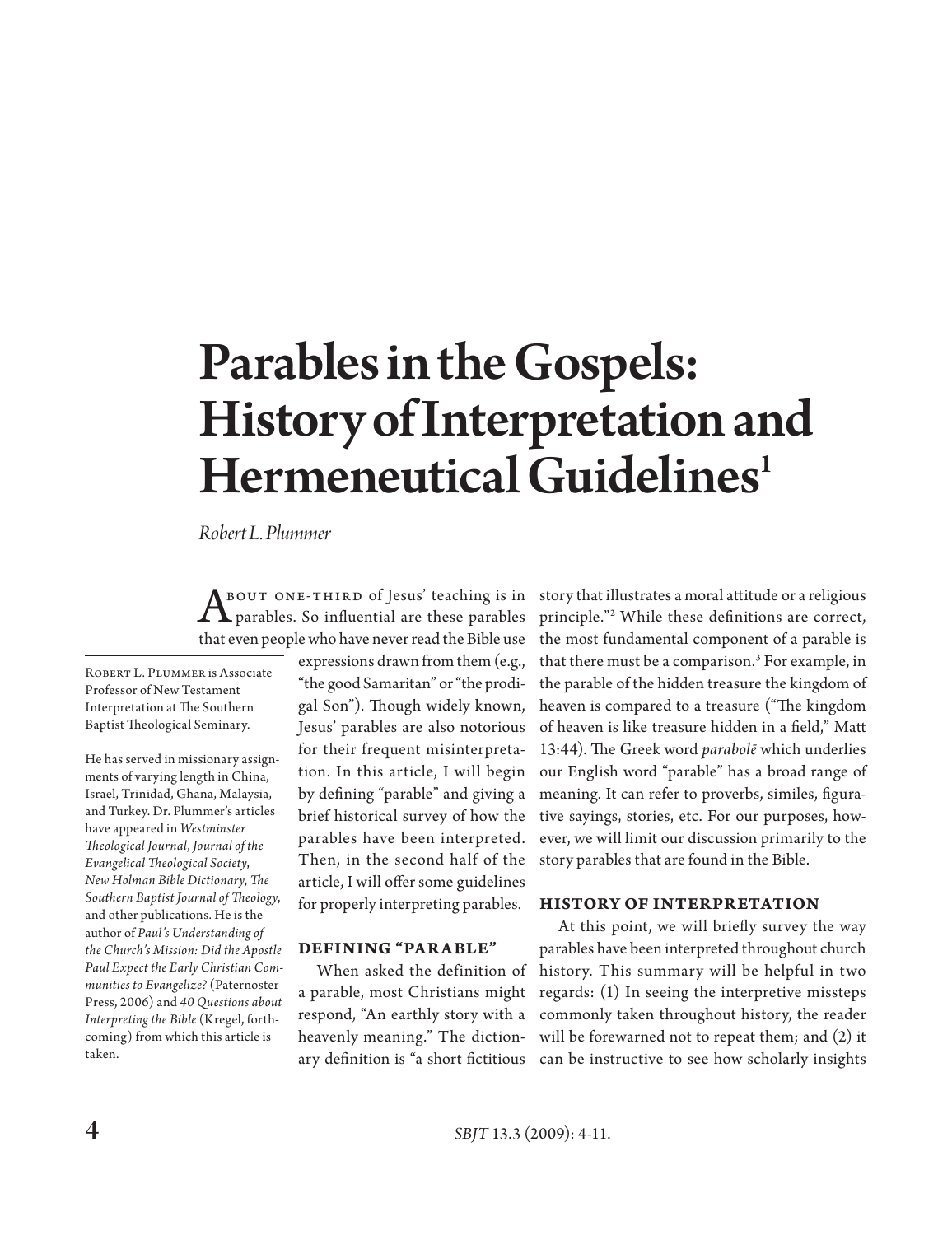resulted in significant shifts in the understanding of parables. The interpretation of parables is surveyed in five historical periods below.

## *Jesus' Original Setting and the Writing of the Gospels*

At the least, we can say that Jesus and the inspired Gospel authors properly understood his parables. Thus, when Jesus gives an explanation of his own parables (Matt 13:36–43; Mark 4:13–20), or the Gospel authors give contextual clues as to the meaning of the parables (e.g., Luke 10:29; 15:1–2), those interpretations are definitive. It is important to note that while Jesus used parables to illustrate truth (Mark 12:12; Luke 10:36–37), he also used parables to conceal truth and increase the culpability of his hard-hearted opponents (Mark 4:10–12, 33–34; cf. 2 Thess 2:11–12).4

#### *The Early Church to the Reformation*

Very soon after the completion of the New Testament, early Christians began interpreting the text allegorically. That is, they proposed many allegorical meanings unintended by the biblical authors. For example, every early post-New Testament interpretation of the parable of the Good Samaritan (Luke 10:25–37) explains the story as an allegorical message of salvation, with the Good Samaritan signifying Jesus. In the text, however, Jesus clearly tells the story to answer a Jewish legal expert's question, "Who is my neighbor?" (Luke 10:29). A typical example of such allegorical interpretation is below.

## **THE PARABLE OF THE GOOD Samaritan, as interpreted by ORIGEN** (AD 185-254)<sup>5</sup>

| <b>Parable Details</b> | <b>Allegorical Explanations</b> |
|------------------------|---------------------------------|
| Man going down to      | Adam                            |
| Jericho                |                                 |
| Jerusalem              | Paradise                        |
| Jericho                | The world                       |
| Robbers                | Hostile powers                  |
|                        | (John 10:8)                     |

| Priest             | The Law                 |  |
|--------------------|-------------------------|--|
| Levite             | The Prophets            |  |
| Samaritan          | Christ                  |  |
| Wounds             | Disobedience, vices,    |  |
|                    | and sin                 |  |
| Beast (Donkey)     | The Lord's body, which  |  |
|                    | bears our sins          |  |
| Stable (Inn)       | The Church              |  |
| Two Denarii        | Knowledge of the Father |  |
|                    | and the Son             |  |
| Manager of the     | Head of the Church "to  |  |
| Stable (Innkeeper) | whom its care has been  |  |
|                    | entrusted" (guardian    |  |
|                    | angel)                  |  |
| Promised Return of | Savior's Second Coming  |  |
|                    | the Samaritan           |  |

Early Christians interpreted parables in this way for several reasons: (1) Jesus himself explains at least a few details of his parables allegorically (Mark 4:13–20; Matt 13:36–43). If Jesus can do this, why not his followers? (2) Allegory was a common approach to interpreting religious texts in the Greco-Roman world. Some early Christians uncritically adopted some of the interpretive methods of their day. (3) Allegorical interpretation emphasizes the interpreter's access to the "secret" meaning of the parables. Such a method is inevitably attractive to humans who have a propensity towards the secretive and conspiratorial.

### *The Reformation*

The Protestant Reformers of the sixteenth century decried the allegorical excesses of their forbearers. Martin Luther (1483–1546) said that Origen's allegorical interpretations were "silly," "amazing twaddle," "absurd," and "altogether useless."6 While isolated voices throughout pre-Reformation church history had criticized illegitimate allegory, the Reformation was the first time that such focused criticism descended systematically even to the parables. Unfortunately, out of habit, carelessness or for other reasons, many Reformers continued to provide allegorical reflections on the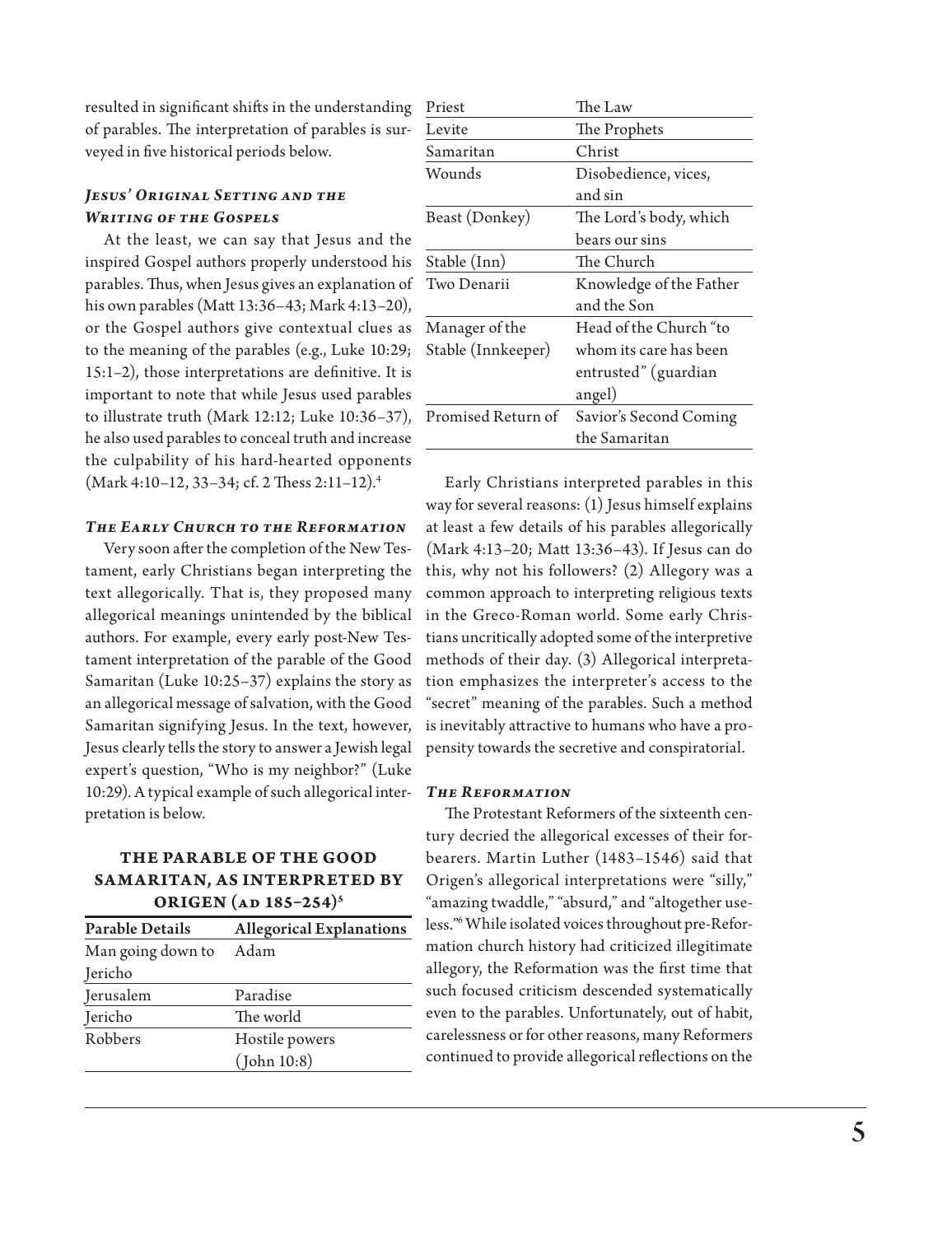parables. John Calvin (1509–1564), the prince of Reformation biblical expositors, was most consistent in keeping to the authorial intent of the parables. In reference to allegorical interpretation, specifically as represented in the allegorization of the parable of the good Samaritan, Calvin wrote,

I acknowledge that I have no liking for any of these interpretations; but we ought to have a deeper reverence for Scripture than to reckon ourselves at liberty to disguise its natural meaning. And, indeed, any one may see that the curiosity of certain men has led them to contrive these speculations, contrary to the intention of Christ.<sup>7</sup>

## *The Reformation to the Late Nineteenth Century*

The Reformation broke the allegorical stranglehold on much of the Bible, but a majority of Christian writers continued to allegorize the parables. The many unexplained and striking details in Jesus' stories were irresistible fodder to these interpreters who, due to historical influences, were predisposed to see allegorical significance that the biblical authors did not intend.

## *The Late Nineteenth to the Early Twenty-First Century*

Several important developments in the interpretation of parables have occurred in the last century and a half. In 1888, the German New Testament scholar Adolf Jülicher published the first of his two-volume work, *Die Gleichnisreden Jesu* (*The Parable-talks of Jesus*).8 Jülicher's study sounded the death knell for allegorical interpretation of the parables.<sup>9</sup> Instead of allegorizing the details of a parable, he focused on the main point of why Jesus gave the parable. Unfortunately, Jülicher interpreted parables according to his skeptical and liberal theological predilections and mislabeled many legitimate teachings of Jesus as later historical accretions.10

such a C. H. Dodd and Joachim Jeremias called primacy over aberrant interpretations.

for interpreters to hear parables as they were heard by Jesus' original first-century Jewish Palestinian audience.11 Jesus announced an in-breaking of God's kingdom mediated through his messianic reign. Any interpretation of the parables which fails to consider this original historical context is doomed to failure.

Beginning in the mid-twentieth century, scholars known as "Redaction critics" drew attention to the final editorial contributions of the Gospel authors. For parables, this emphasis was important because Gospel authors gave their readers editorial clues to the proper interpretation of Jesus' parables. Through grouping similar parables, providing important contextual information, or employing other literary devices, the authors of the Gospels provided guidance to the correct understanding of Jesus' parables.

In the late twentieth and early twenty-first century, there has been somewhat of a regress towards early allegorical tendencies. On one front, some reader-response and "aesthetic" critics insist on reading the parables apart from the original historical context.12 The parables are taken as having a dynamic meaning-producing polyvalent life of their own. While this description may sound somewhat appealing in the abstract, in real life it means parables can mean whatever the reader wants them to mean. Clearly, however, Jesus used parables to convey specific, definable truths. Admittedly, the affective power of story cannot be reproduced in propositional summary, but the basic meaning of Jesus' parables can and should be so summarized.

In the early to mid-twentieth century, scholars informative, the text itself must maintain a clear On other fronts, there has been an increasing *uncritical* interest in the history of the church's interpretation of biblical texts.<sup>13</sup> In other words, various interpretations of biblical passages are valued in their own right and given a level of authority and influence which sometimes equals or exceeds the inspired text. While a study of "reception history" (the way a text has been received throughout history) can be quite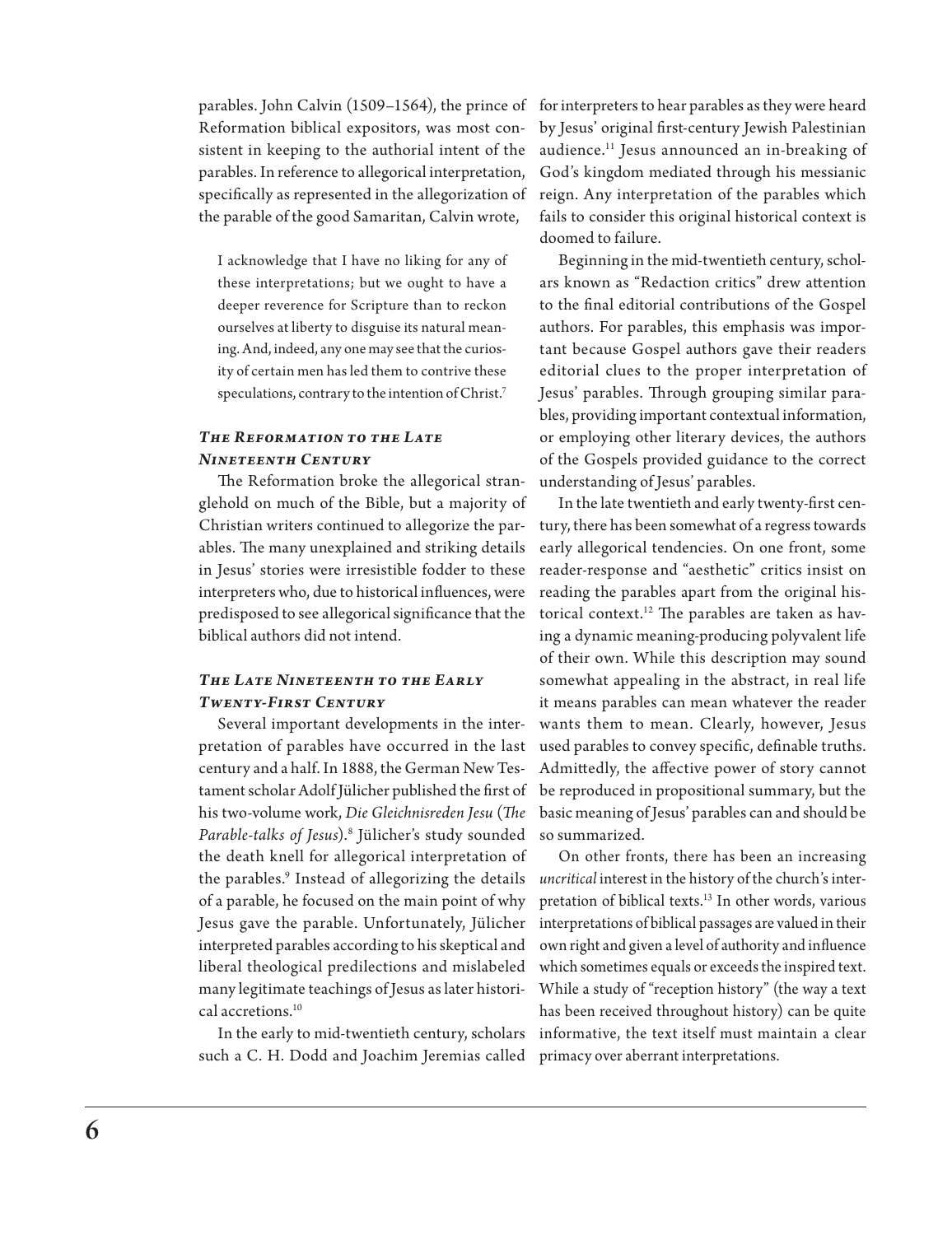#### **Her meneutical Guidelines**

If parables have been so infamously misinterpreted throughout church history, what are some hermeneutical guidelines that will aid us in staying on the proper course? As a start, it is important to note that Jesus often employed parables to teach about the kingdom of God. Klyne Snodgrass claims that the meaning of almost all parables can be subsumed under the theme of kingdom, which was the main subject of Jesus' preaching (Mark 1:15). In fact, many parables begin with an explicit introductory phrase such as, "This is what the kingdom of God is like" (Mark 4:26). Snodgrass writes,

The primary focus of the parables is the coming of the kingdom of God and the resulting discipleship that is required. When Jesus proclaimed the kingdom he meant that God was exercising his power and rule to bring forgiveness, defeat evil and establish righteousness in fulfillment of Old Testament promises.<sup>14</sup>

This kingdom theme, in turn, is often expressed through three main theological sub-motifs: "the graciousness of God, the demands of discipleship, and the dangers of disobedience."15

Below are several suggestions for determining the author's intended meaning of a parable.<sup>16</sup>

## *Determine the Main Point(s) of the Parable*

The most important principle in interpreting the parables is to determine the reason the parable was uttered and why it was included into the canon of Scripture. There is some debate among evangelicals as to whether each parable teaches only one main point (e.g., Robert Stein) or whether a parable may have several main points (e.g., Craig Blomberg). In reality, these two perspectives are not as varied as they may initially appear.

For example, Craig Blomberg insists that parables can have one, two, or three main points, *determined by the number of main characters/items in the parable*. 17 Thus, for example, in the parable of the prodigal son (Luke 15:11–32), there are three main characters—the father, the older brother, and the younger brother. The three main points, based on the activity of the three representative characters, would be

(1) *The father:* God the Father is gracious and forgiving.

(2) *The older brother:* Followers of God should beware a begrudging attitude towards his grace and forgiveness exercised towards others.

(3) *The younger brother:* God welcomes rebels who confess their sin, turn from it, and embrace his mercy.<sup>18</sup>

On the other hand, Stein maintains that it is more helpful to express the main point in one sentence. He might explain the meaning of the parable as follows: God (represented by the father) is gracious to sinners (the younger brother) and, therefore, we should not despise his love to others (as did the older brother). The focus of the parable, according to Stein, is on the response of the older brother and his unwillingness to rejoice in his brother's return and his father's complete acceptance. This analysis is confirmed by the context as Luke clearly indicates that Jesus is responding to the Pharisees for their begrudging attitude towards God's mercy (Luke 15:1–2).

But just how do we determine the main point(s) of a parable? Stein recommends these additional questions: 19

(1) *Who are the main characters?* As we have already seen with the parable of the prodigal son, the main characters are the father, the younger brother, and the older brother. Stein suggests that of the three, the father and the other brother should be given the most attention.

(2) *What occurs at the end?* As Jesus often stresses his most important point at the end of a parable, the fact that the parable of the prodigal son ends with a rebuke of the older brother (Luke 15:31–32) further supports that Jesus is focusing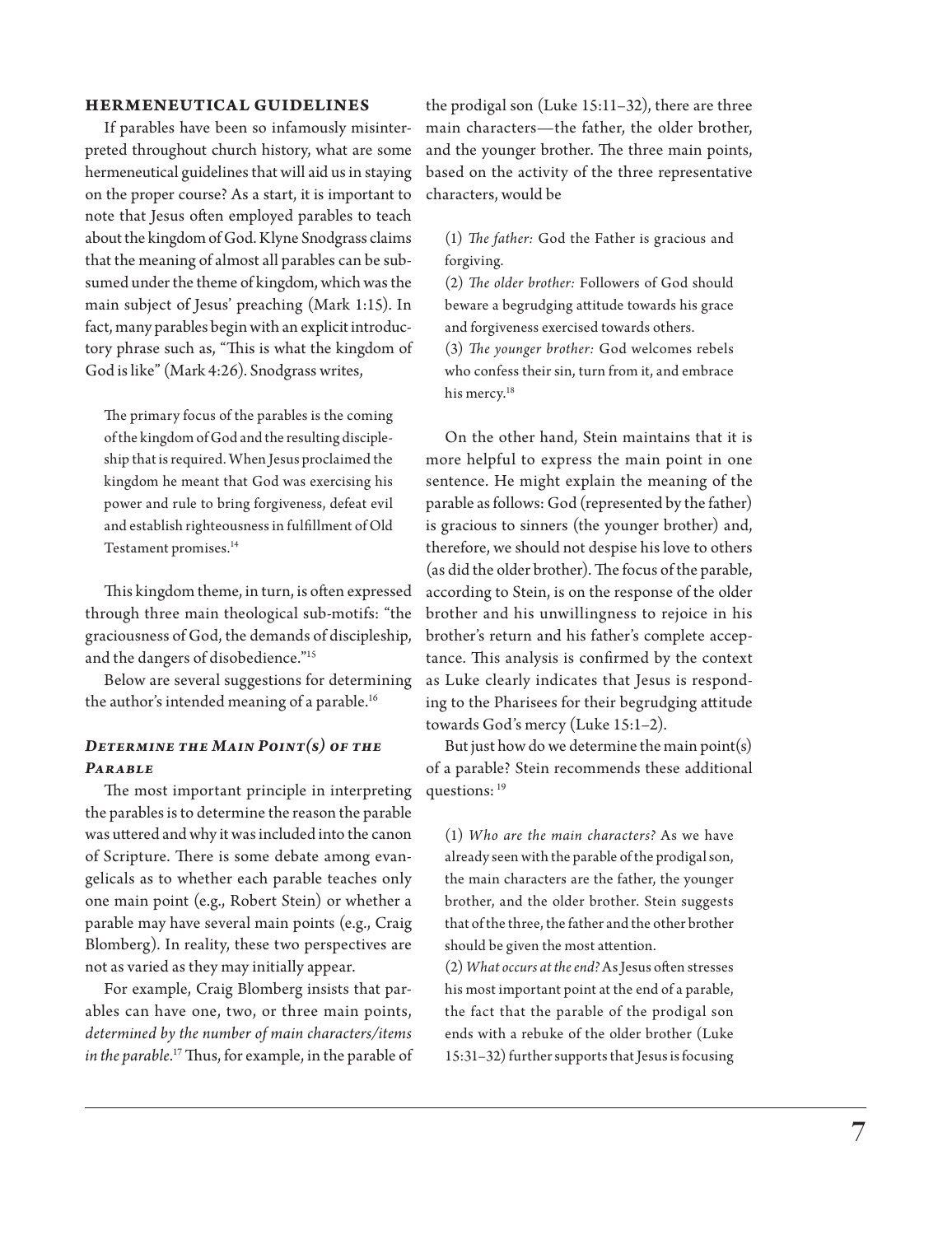on correcting a wicked attitude towards God's gracious treatment of sinners.

(3) *What occurs in direct discourse?* (in quotation marks) Direct quotations draw the readers' or listeners' attention to the parable's emphasized point. For example, in the parable of the prodigal son, note the emphatic placement of the older brother's quoted words towards the end of the parable (Luke 15:29–30).

(4) *Who/What gets the most space?* (That is, who or what has the most verses devoted to them?) Simply by giving the most literary space to a certain person or item in the parable, Jesus showed us where his emphasis lay.

## *Recognize Stock Imagery in the Parables*

In my classroom lecture on parables, I sometimes ask for an international student as a volunteer. Addressing the student, I say, "Imagine you pick up a newspaper and find a cartoon with a donkey and elephant talking to each other. What is the cartoon about?" The suggestions are inevitably amusing—and completely wrong. The Americans in the class, on the other hand, immediately recognize the donkey as a symbol of the Democratic political party and the elephant as a symbol of Republicans. We do so because we are accustomed to such stock imagery from our cultural conditioning.

Jesus' first-century audience and the early readers of the Gospels were also accustomed to certain stock imagery. From the Old Testament and other early Jewish sources, we can note these common symbols:

| <b>Stock Image</b> | Significance Example |               |
|--------------------|----------------------|---------------|
| Father             | God                  | Luke 15:11-32 |
| Master             | God                  | Mark 12:1-11  |
| Judge              | God                  | Luke 18:1-8   |
| Shepherd           | God                  | Matt 18:12-14 |
| King               | God                  | Matt 18:23-35 |
| Son                | Israel, a            | Luke 15:11-32 |
|                    | follower of          |               |
|                    | God                  |               |

| Vineyard       | <b>Israel</b> | Matt 21:33-41  |
|----------------|---------------|----------------|
| Vine           | Israel or     | John 15:5      |
|                | God's People  |                |
| Fig Tree       | <b>Israel</b> | Mark 11:13     |
| Sheep          | God's people  | Matt 25:31-46  |
| Servant        | Follower      | Matt 25:14-30  |
|                | of God        |                |
| Enemy          | The devil     | Matt 13:24-30  |
| <b>Harvest</b> | Judgment      | Matt 13:24-30  |
| Wedding        | Messianic     | Matt $25:1-13$ |
| Feast          | banquet, the  |                |
|                | coming age    |                |

Symbolic stock images appear as main characters or central actions within parables. Sometimes a non-stock image plays a central role, and careful study must determine its significance. Additional details in the story are generally intended simply to make the story interesting and memorable.

### *Note Striking or Unexpected Details*

My wife and I once gave an Arabic "Jesus video" (Gospel of Luke video) to some new Sudanese immigrants. As we sat in their cramped living room, watching the video with them, I was struck by how the immigrants were captivated by Jesus' teaching and how at certain points they laughed or glanced at each other with amusement. For them, and rightly so, Jesus was an amazing, interesting, and even humorous teacher. Sadly, our minds have been dulled by familiarity. Jesus' parables are filled with striking details, unexpected twists, shocking statements, and surprise outcomes. When such attention-getting components occur, we need to pay attention because an important point is being made. For example, in the parable of the unforgiving servant (Matt 18:23–35), we should note the nearly unfathomable difference between the debt that the servant owed the king ("ten thousand talents"  $\lceil NIV \rceil$  or "millions of dollars"  $\lceil NLT \rceil$ ) and the debt owed to him by another servant ("a hundred denarii" [niv] or "a few thousand dollars"  $\lceil$ NLT $\rceil$ ). Here Jesus emphasizes the immense grace of God in forgiving the depth of our sin, while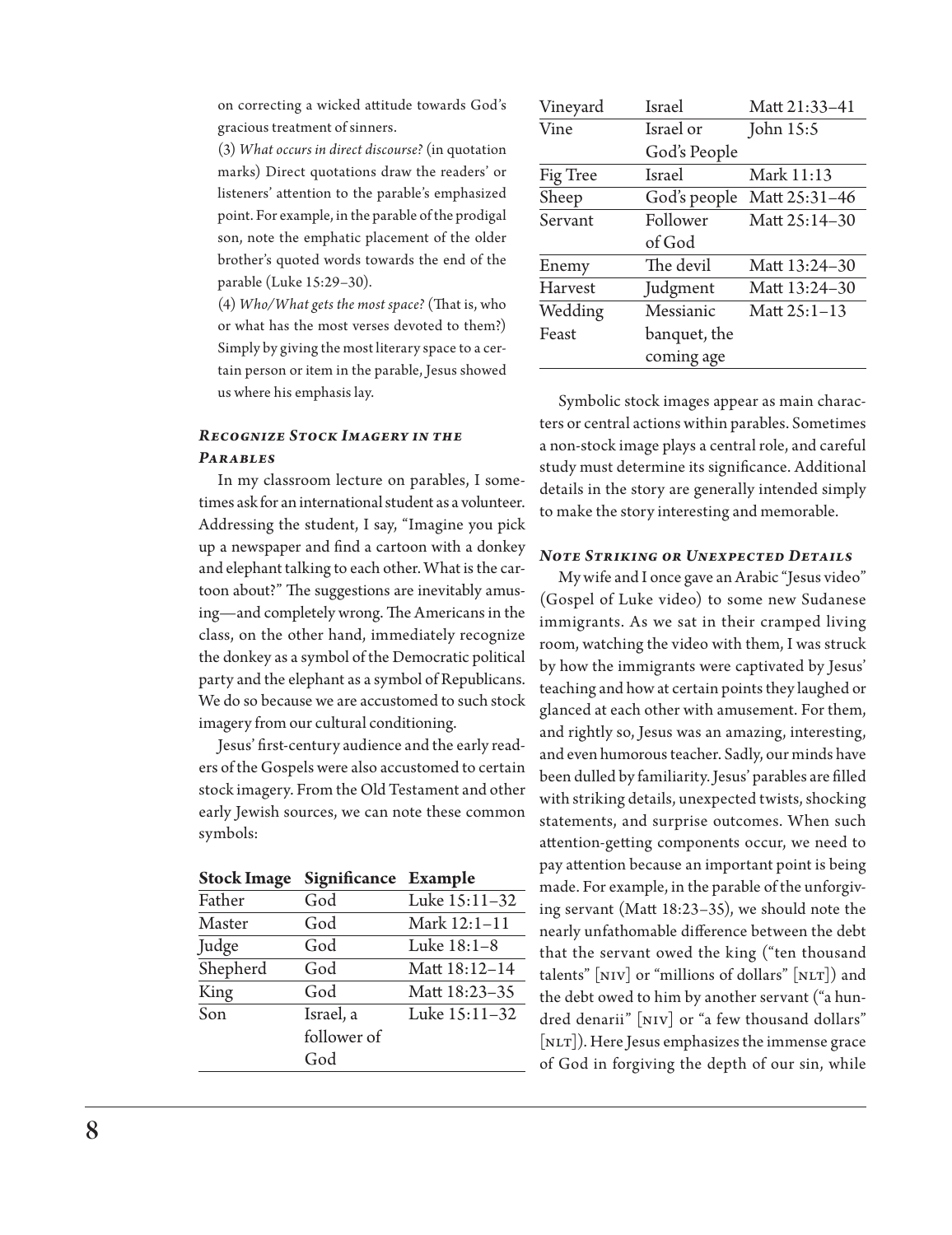also putting in proper perspective the sins we are asked to forgive others. Another example of an attention-getting detail is found in the parable of the widow and the unjust judge (Luke 18:1–8). The brash persistence of the widow would have been scandalous—especially in the traditional society of Jesus' day. With this vivid picture of determination, Jesus calls his followers to persistence in prayer. Similarly, an older man running to anything, much less a reunion with a renegade son (Luke 15:20), would have been an undignified sight in first-century Israel. How much more surprising, then, is the eager graciousness of God the Father towards repentant sinners.

### *Do Not Press All Details for Meaning*

Not all details in a parable have significance. Rather, many details simply make the story interesting, memorable, or true-to-life for the hearers. For example, in the parable of the unforgiving servant (Matt 18:23–35), the amount of money ("ten thousand talents") and the unit of money ("talents") have no special significance—other than to denote a large debt in a known currency. Likewise, in the parable of the prodigal son, when the father greets his repentant son with new clothes, new shoes, a ring, and a banquet (Luke 15:22–23), these gifts signify acceptance and celebration. They do not each carry some symbolic meaning that must be de-coded. In fact, to attempt such de-coding is to head down the misguided path of allegorical interpretation.20

Since each *central* parable figure generally conveys only *one main point of comparison*, it should not surprise us that some characters act in untoward ways. The judge in the parable of Luke 18:1– 8, in some sense, represents God, to whom we bring our requests. Yet, while the human judge is only pestered into justice (Luke 18:4–5), God is eager to intervene for his people (Luke 18:7). The main point of comparison in the parable is the need for persistence in prayer (Luke 18:1). In the parable of the wise and foolish virgins (Matt. 25:1–13), the wise maidens are commended for

preparing appropriately by bringing enough oil for their lamps (Matt 25:4). Though the bridegroom delayed his coming, the wise virgins were still ready for his arrival. In the same way, Jesus' followers are called always to be ready (by living in faithful obedience), though his coming may be delayed (Matt 25:13). The fact that five virgins were wise and five were foolish does not mean that fifty percent of the world will be saved and fifty percent damned. Neither is Jesus teaching us that we should not share (the wise virgins refused to share their oil, Matt 25:9). Jesus was a master storyteller and he included many details simply to make his stories interesting.

A friend once told me about the sermon his pastor preached on Matt 13:44–46 (the parables of the treasure in the field and the pearl of great price). His pastor asserted that the treasure and the pearl stood for the Christian believer or the church and that Jesus was the one buying the treasure or the pearl. The pastor claimed that this interpretation must be true because we do not "buy" the kingdom. Jesus, rather, buys us with his blood. This interpretation sounds very pious, but is based on a misunderstanding of parabolic language. In both parables, Jesus sets before his hearers a crisis, where everything else is less important than the treasure or pearl. Jesus' preaching calls us to "seek first his kingdom and his righteousness" (Matt 6:33). Yes, ultimately, we can only seek the kingdom because of the grace given us (Eph 2:8–10). In these parables, however, Jesus is calling people to respond by valuing him and his messianic kingdom above anything else. Divine sovereignty does not negate human responsibility.

## *Pay Attention to the Literary and Historical Context of the Parable*

The authors of the Gospels often clue us to the meaning of a parable by including information about why Jesus uttered that parable or by grouping together parables on similar topics. An obvious example occurs at the beginning of the parable of the Widow and the Unjust Judge (Luke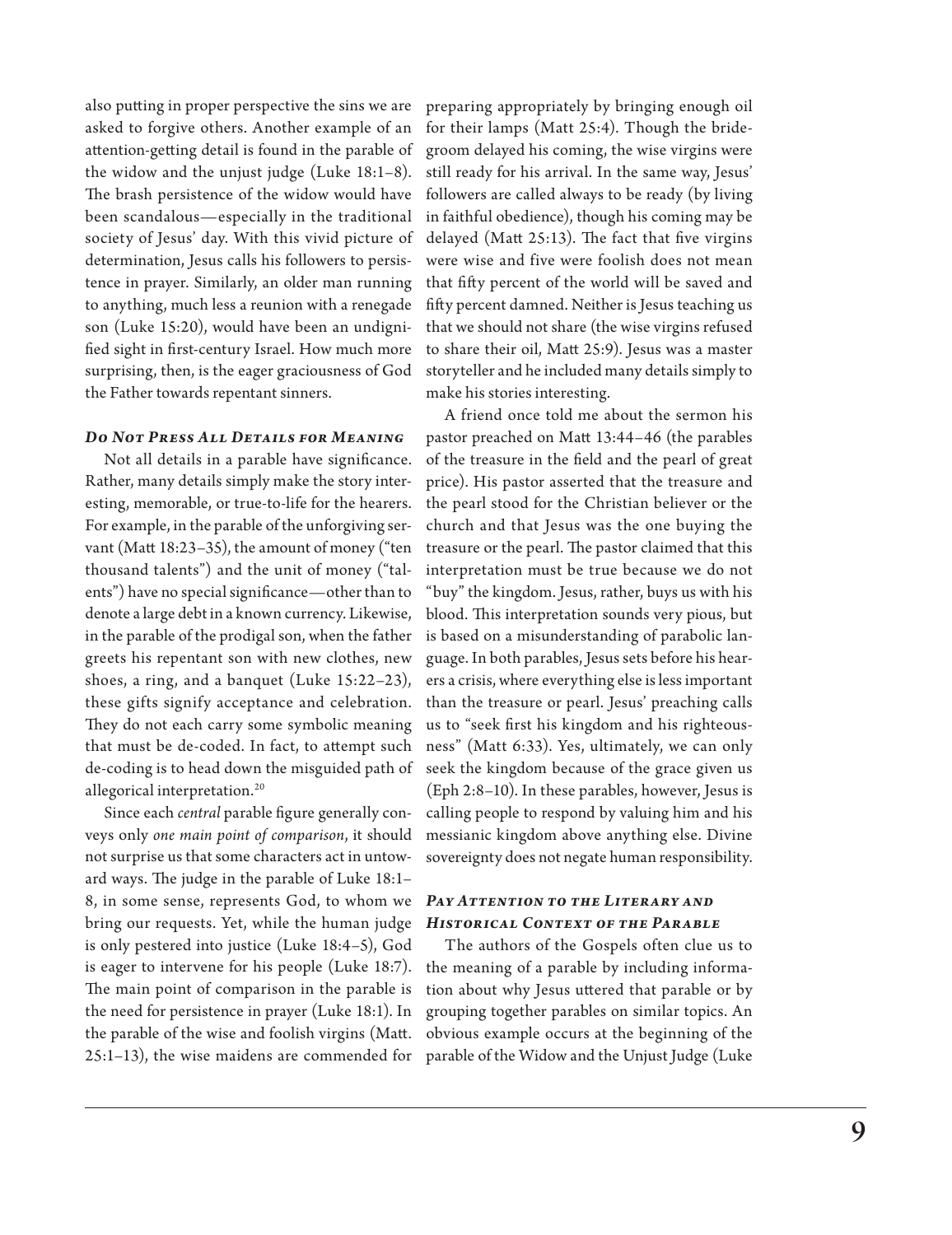18:1–8). In the opening lines of the account, Luke is often available from a careful reading of the notes, "Then Jesus told his disciples a parable to show them that they should always pray and not give up" (Luke 18:1). Any interpretation which to go astray.

Luke provides similarly helpful contextual in the Gospels. information prior to Jesus' series of three parables in Luke 15 (culminating in the parable of the prodigal son), Luke tells us, "Now the tax collectors and 'sinners' were all gathering around to hear him. But the Pharisees and the teachers of the law muttered, 'This man welcomes sinners and eats with them.' Then Jesus told them this parable" (Luke 15:1–3). Luke did not have to tell us this information, but this introduction helps us see that these parables are given as a response to religious hypocrisy which fails to understand the graciousness of God toward sinners (cf. Luke 15:31–32). Also, both before and after the parable of the good Samaritan, Luke clearly shows that this parable is Jesus' response to a self-righteous inquirer who wants to illegitimately limit the term "neighbor" (Luke 10:25–29, 36–37; cf. Luke 14:7; 19:11).

Whether Jesus originally pronounced the four parables of Matt 24:45–25:46 (The Faithful and Unfaithful Slave, the Ten Bridesmaids, the Talents, and the Sheep and the Goats) together without intervening comment, we do not know. But, it is no mistake that we find them together and that they follow immediately on the heels of his eschatological discourse of Matt 24:1–44. The parables all call Jesus' disciples to faithful obedience as they wait for his return.

Sometimes a knowledge of history or cultural backgrounds aids in the interpretation of a parable. For example, to understand more fully the parable of the good Samaritan, the reader should know that the Jews of Jesus' day discriminated against Samaritans. By making the Samaritan the only "neighborly" person in the story (Luke 10:33, 36), Jesus condemned his hypocritical contemporaries who delimited love to exclude certain races or persons.<sup>21</sup> While such background information

neglects this authoritative word of guidance is sure is Craig Blomberg's *Interpreting the Parables*, which entire Bible itself (e.g., John 4:9; 8:48), persons with less familiarity with the Bible may want to consult a study Bible. Also, highly recommended gives a brief, insightful discussion of every parable

#### **Summary**

In this article, we began by surveying the history of interpretation of Jesus' story parables. We divided the survey into five historical periods: (1) Jesus' original setting and the writing of the Gospels; (2) the early church to the Reformation; (3) the Reformation; (4) the Reformation to the late nineteenth century; and (5) the late nineteenth century to the early twenty-first century. This brief overview will hopefully help the reader avoid interpretive missteps of the past, as well as give a historical example of the influence of Christian scholarship on interpretive trends.

In the latter half of the article, we overviewed a number of guidelines for the interpretation of parables: (1) Determine the main point(s) of the parable. In order to determine the main point, it is helpful to ask the following questions: (a) Who are the main characters? (b) What occurs at the end? (c) What occurs in direct discourse? (d) Who/ What gets the most space? (2) Recognize stock imagery in the parables. (3) Note striking and unexpected details. (4) Do not press all details for meaning. (5) Pay attention to the literary and historical context of the parable.

#### **ENDNOTES**

1 This article is excerpted from the forthcoming *40 Questions about Interpreting the Bible* by Robert L. Plummer, ©2010. Published by Kregel Publications, Grand Rapids, MI. Used by permission.

<sup>2</sup>Merriam Webster's Collegiate Dictionary, 10<sup>th</sup> ed.

3 Robert H. Stein defines a parable as "a figure of speech in which there is a brief or extended comparison" (*An Introduction to the Parables of Jesus* [Philadelphia: Westminster, 1981], 22). My understanding of the